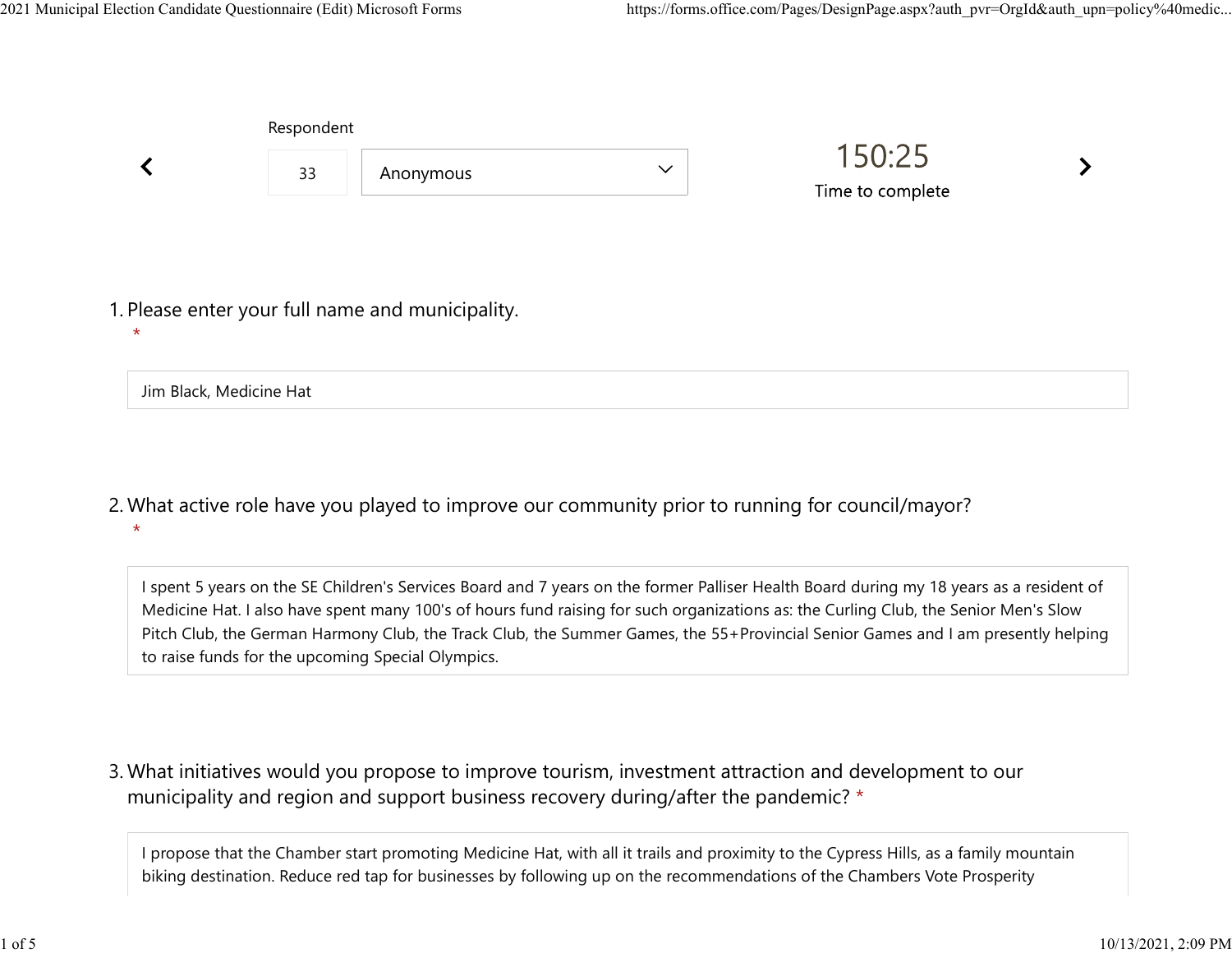Document. I would be in favor of a moratorium on tax increases over the next two years to allow families and businesses to recover from the financial stresses created by the pandemic. I also support the Chambers recommendation for the twinning of Highway#3. 2021 Municipal Election Candidate Questionnaire (Edit) Microsoft Forms https://forms.office.com/Pages/DesignPage.aspx?auth\_pvr=OrgId&auth\_upn=policy%40medic...<br>Document. I would be in favor of a moratorium on tax increases

4. In Medicine Hat, businesses pay a higher proportion of property taxes compared to the residential sector.  Medicine Hat's tax gap of 2.35% is one of the highest in Alberta.  What is your position on the current approach to taxation and your thoughts on potential strategies to narrow this gap? \*

Prior to the 2013 election the way property values were assessed changed here in the City. That change caused an increase for all property owners but proved particularly problematic for business owners. I believe, based on the information provided in the Vote Prosperity document, a revisit of how we assess property values is in order for the next Council.

5. If elected, what specific steps would you take to encourage & promote entrepreneurship within the region?  $\star$ 

I have advocated for years that Entrepreneurship should be introduced into the High School Curriculum as an option. In the early 90's, as principal of Duchess School, I found funding through the Federal Government to offer students a 3 credit course called Rural Entrepreneurship. It was highly endorsed by the local business community and several of the students enrolled in the course went on, after high school, to start their own businesses.

What is your stance on COVID-19 related laws that mandate requirements, including masks and vaccine 6. passports?

 $\star$ 

If you consider that, the alternative to masks and vaccines, may be another lock down, give me masks and vaccines every time!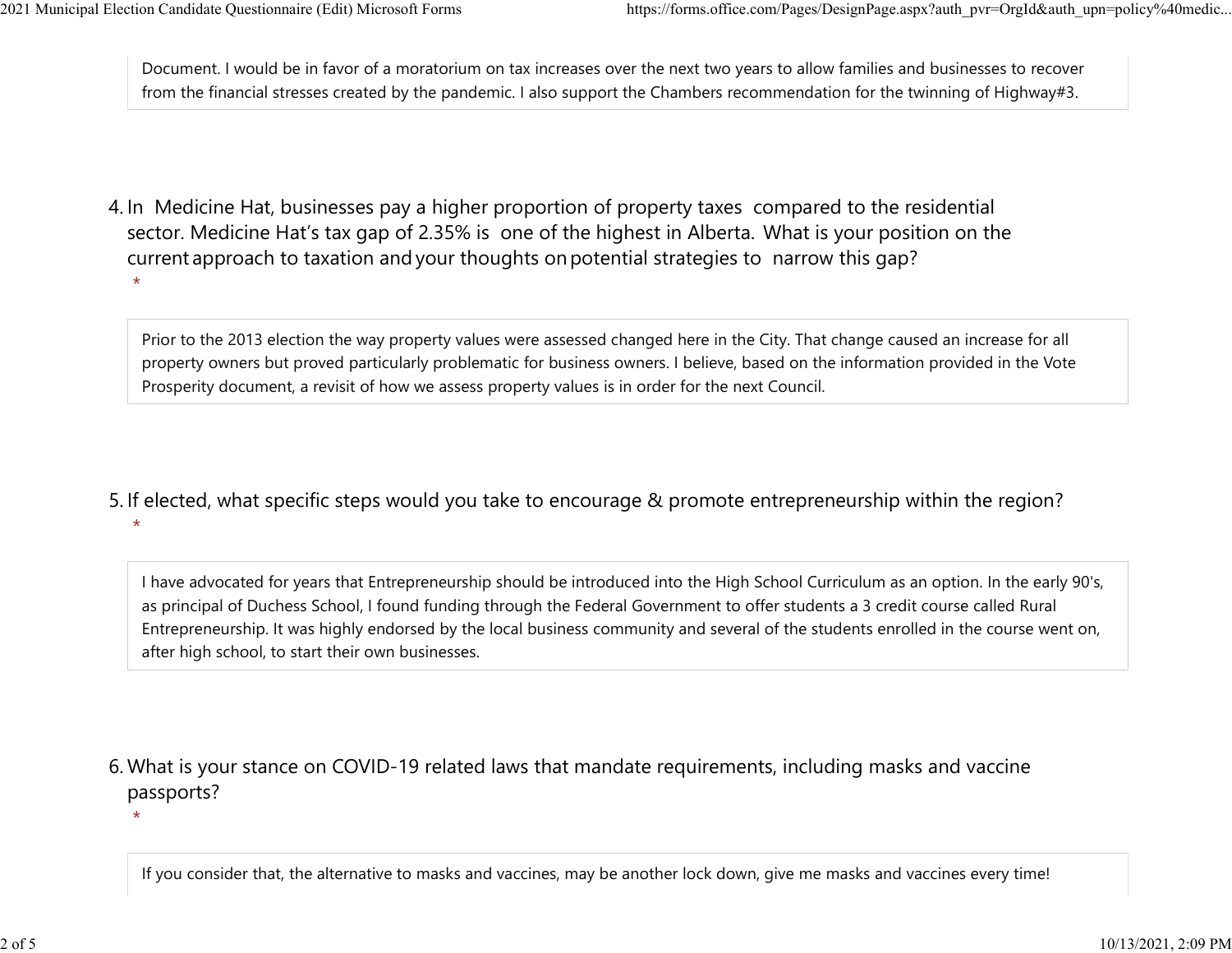Businesses and church communities have had enough of lock downs.

What is your plan for publicly-funded services (examples would include Medicine Hat Public Library, power plant, 7. facilities) if elected?

 $\star$ 

I view these as investments in a better Medicine Hat and should be maintained. Owning our Utility, for example, is one of the things that the Chamber can use to promote the City as a good place to do business. A library is one of the essentials of a civil society and we are all the better for having one.

8. How important is it for our region to have a local Community College? What specific steps could the municipality do to work better with Medicine Hat College to provide ongoing opportunities for future learners?  $\star$ 

I believe this is time to approach the Department of Advanced Education for a designation of Medicine Hat College as a University. If you want to start attracting companies with benefit paying jobs, this I believe would be a proper step in that direction. Back in the days of the Palliser Health Board, a University here in Medicine Hat certainly would have helped us compete with Lethbridge in attracting young MD's to the SE Region.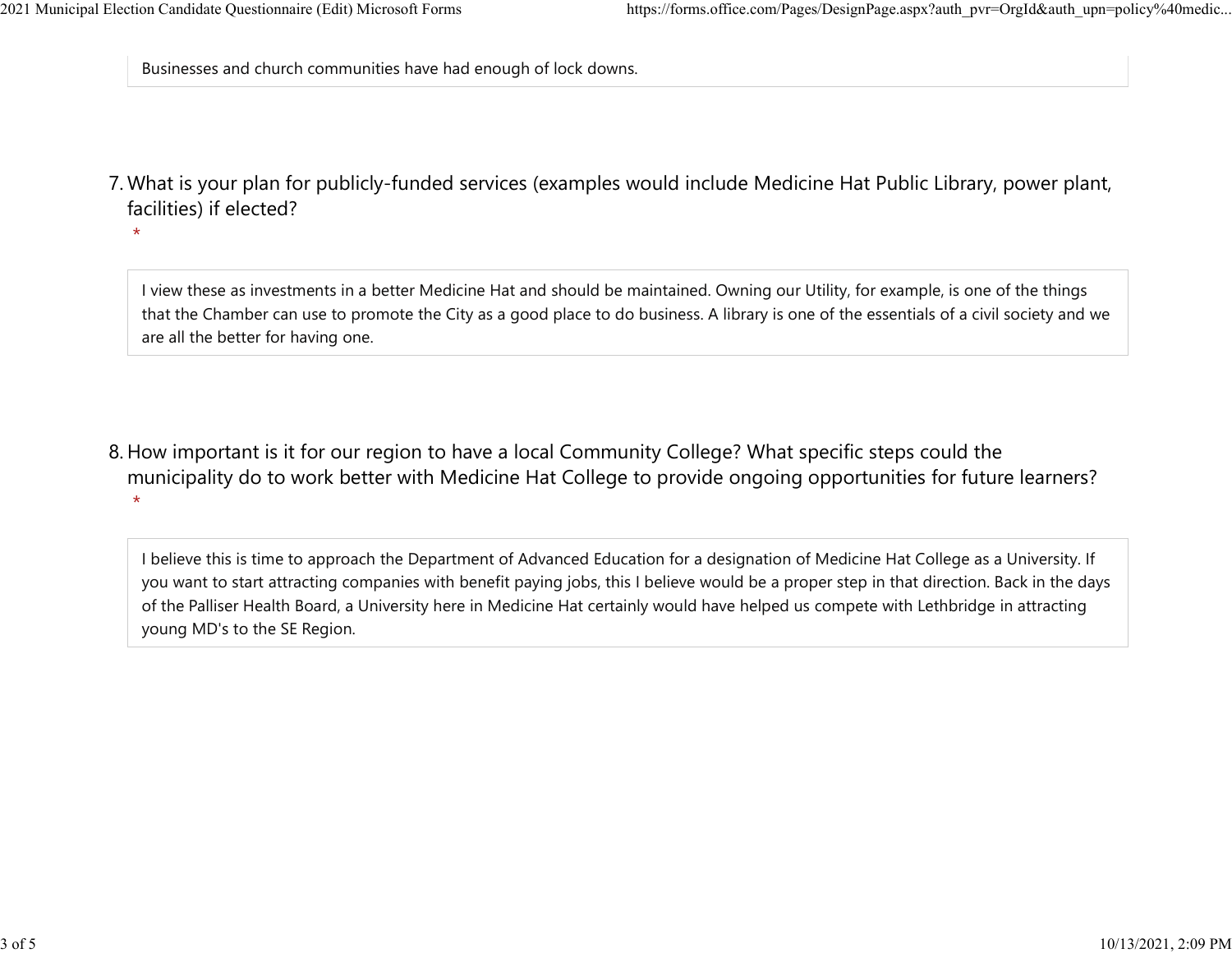9. How will you attract newcomers to the district and address the needs for a skilled workforce? \* 2021 Municipal Election Candidate Questionnaire (Edit) Microsoft Forms https://forms.office.com/Pages/DesignPage.aspx?auth\_pvr=OrgId&auth\_upn=policy%40medic...<br>Q How will you attract newcomers to the district and address t

> Revise the Alberta Works Program that allowed students to be employed, earn an income, work towards their High School Diploma and write the Apprenticeship Exam. This would help our region build it's own skilled workforce over time. This program was offered by the Prairie Rose School Division from 2014 to 2016, through funding from the Provincial Government. The Program produced, for our region, 3 Journeymen Electricians and 2 Journeyman Heavy Duty Mechanics.

10. What is your stance on the importance of mental health & wellness support in our region? What ideas, implementations, and initiatives would you put forward to improve the overall mental health & wellbeing of our community?

 $\star$ 

In my platform I've stated that I have a strong belief in recreation and sport as benefits to mental and physical health. I believe that funding which supports recreational activities is not an expenditure but rather and investment.

11. How will you further diversity and inclusion initiatives in our region, as it relates to each of the pillars in the Chamber's Vote Prosperity Platform: https://www.medicinehatchamber.com/voteprosperity2021/ (https://www.medicinehatchamber.com/voteprosperity2021/)  $\star$ 

I don't understand this question!